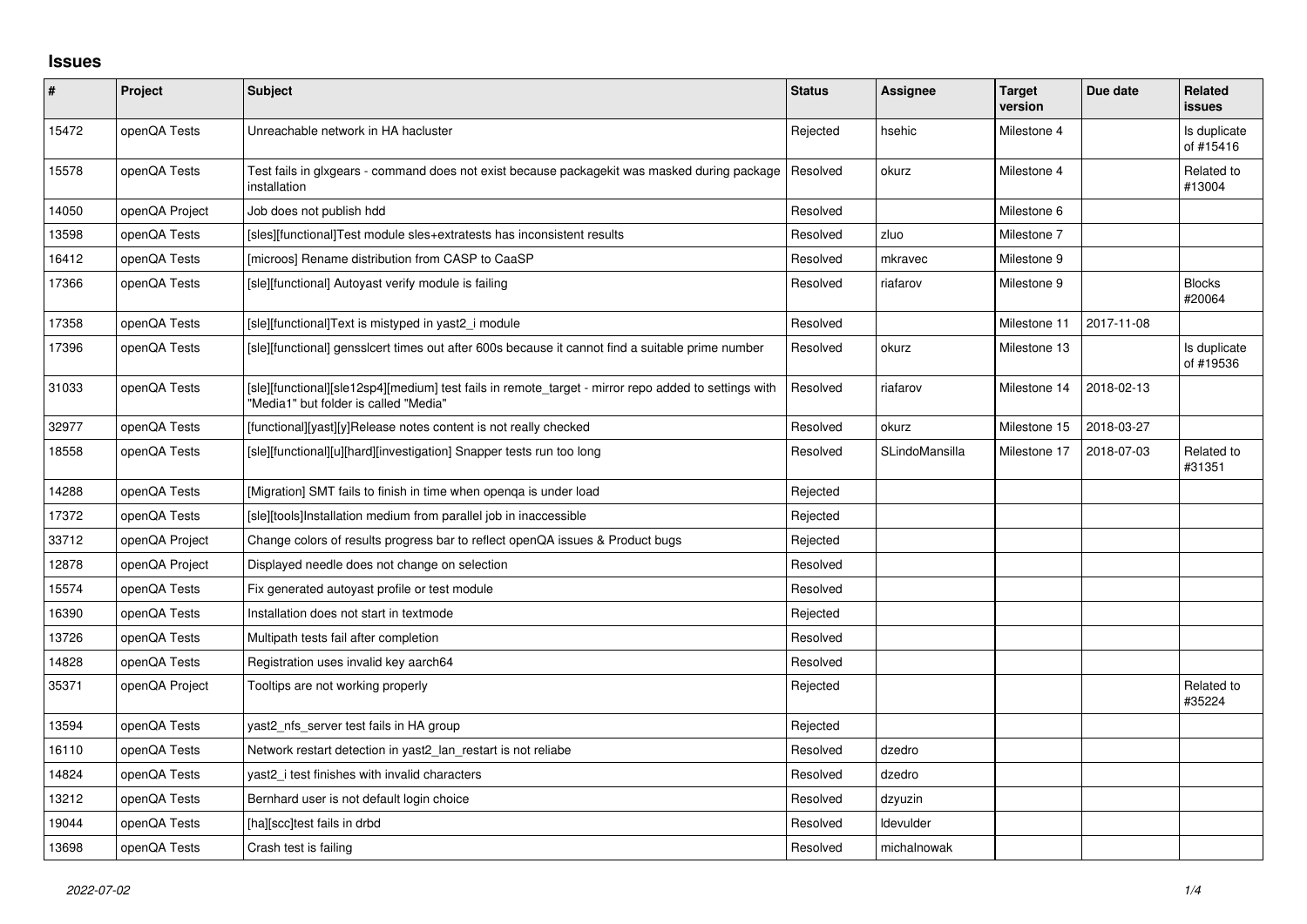| $\vert$ # | Project      | <b>Subject</b>                                                              | <b>Status</b> | <b>Assignee</b> | <b>Target</b><br>version | Due date | Related<br>issues    |
|-----------|--------------|-----------------------------------------------------------------------------|---------------|-----------------|--------------------------|----------|----------------------|
| 17376     | openQA Tests | Login check types types invalid characters                                  | Resolved      | michalnowak     |                          |          |                      |
| 16056     | openQA Tests | Test fails in yast2_tftp                                                    | Resolved      | michalnowak     |                          |          |                      |
| 16210     | openQA Tests | Test results are inconsistent in yast2_samba                                | Resolved      | michalnowak     |                          |          |                      |
| 17374     | openQA Tests | Used repository does not exist on download.suse.de                          | Resolved      | michalnowak     |                          |          |                      |
| 16368     | openQA Tests | Test fails in online_migration_setup                                        | Resolved      | mitiao          |                          |          | Related to<br>#16718 |
| 16364     | openQA Tests | Test fails in register_system because of short timeout                      | Resolved      | mitiao          |                          |          |                      |
| 31393     | openQA Tests | [CaaSP] Make sure kubeconfig is downloaded before tests continue            | Resolved      | mkravec         |                          |          |                      |
| 31390     | openQA Tests | [CaaSP] Retry if update fails                                               | Closed        | mkravec         |                          |          |                      |
| 30355     | openQA Tests | [caasp] Tie velum footer to BETA variable                                   | Resolved      | mkravec         |                          |          |                      |
| 19488     | openQA Tests | [microos] Add cluster deployment test for KVM images using cloud-config     | Resolved      | mkravec         |                          |          |                      |
| 31588     | openQA Tests | [microos] Add MicroOS role test into openQA                                 | Closed        | mkravec         |                          |          |                      |
| 33790     | openQA Tests | [microos] Add test for container registry                                   | Rejected      | mkravec         |                          |          |                      |
| 30802     | openQA Tests | [microos] Add test for kured reboot method                                  | Rejected      | mkravec         |                          |          |                      |
| 32365     | openQA Tests | [microos] Add test for release notes                                        | Resolved      | mkravec         |                          |          |                      |
| 33787     | openQA Tests | [microos] Add tests for add master nodes / removal of nodes                 | Resolved      | mkravec         |                          |          |                      |
| 31468     | openQA Tests | [microos] Cloud-config for VMX images has outdated repository               | Rejected      | mkravec         |                          |          |                      |
| 20462     | openQA Tests | [microos] Export logs from autoyast nodes                                   | Resolved      | mkravec         |                          |          |                      |
| 34528     | openQA Tests | [microos] Fix first login issue on VMX images                               | Resolved      | mkravec         |                          |          |                      |
| 34627     | openQA Tests | [microos] Fix race condition when using certificate that is still generated | Rejected      | mkravec         |                          |          |                      |
| 35278     | openQA Tests | [microos] Implement cluster deployment with cri-o instead of docker         | Resolved      | mkravec         |                          |          |                      |
| 20666     | openQA Tests | [microos] Improve transactional-update test                                 | Resolved      | mkravec         |                          |          |                      |
| 33094     | openQA Tests | [microos] Installation with different keyboard                              | New           | mkravec         |                          |          |                      |
| 34630     | openQA Tests | [microos] Make CaaSP mutexes smarter                                        | Resolved      | mkravec         |                          |          |                      |
| 30796     | openQA Tests | [microos] Make MicroOS tests more reliable                                  | Resolved      | mkravec         |                          |          |                      |
| 31786     | openQA Tests | [microos] Nonce does not match                                              | Resolved      | mkravec         |                          |          |                      |
| 35982     | openQA Tests | [microos] Properly check that nodes are UP after reboot                     | Rejected      | mkravec         |                          |          |                      |
| 19490     | openQA Tests | [microos] Set up stagings                                                   | Resolved      | mkravec         |                          |          |                      |
| 20908     | openQA Tests | [microos] Setup CaaSP 2.0 in openQA                                         | Resolved      | mkravec         |                          |          |                      |
| 20684     | openQA Tests | [microos] Split stack_controller tests into modules                         | Resolved      | mkravec         |                          |          |                      |
| 19468     | openQA Tests | [microos] test fails in oci_install                                         | Resolved      | mkravec         |                          |          |                      |
| 33730     | openQA Tests | [microos] Test fails to find conformance test results                       | Resolved      | mkravec         |                          |          |                      |
| 35613     | openQA Tests | [microos] Test fails to reboot                                              | Closed        | mkravec         |                          |          |                      |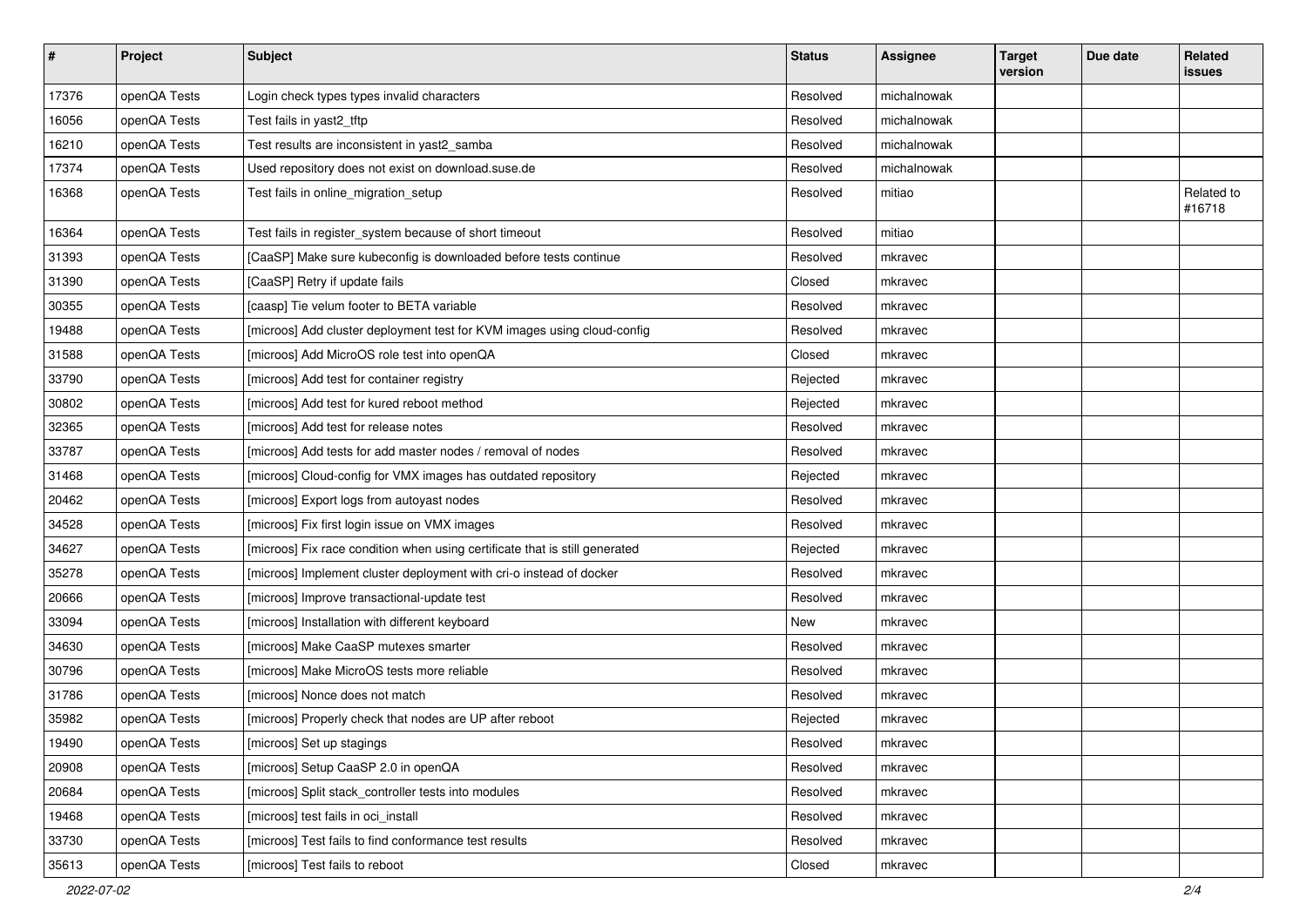| $\pmb{\#}$ | Project        | <b>Subject</b>                                                                                    | <b>Status</b> | <b>Assignee</b> | <b>Target</b><br>version | Due date | Related<br>issues         |
|------------|----------------|---------------------------------------------------------------------------------------------------|---------------|-----------------|--------------------------|----------|---------------------------|
| 20686      | openQA Tests   | [microos] Test for cluster updates                                                                | Resolved      | mkravec         |                          |          |                           |
| 33112      | openQA Tests   | [microos] Test images-next                                                                        | Resolved      | mkravec         |                          |          |                           |
| 35137      | openQA Tests   | [microos] Test openQA workers realiability under load                                             | Closed        | mkravec         |                          |          |                           |
| 27991      | openQA Tests   | [microos] Test retry on failed orchestrations                                                     | Resolved      | mkravec         |                          |          |                           |
| 23420      | openQA Tests   | [microos] Test that /var/lib/docker is on separate partition                                      | Resolved      | mkravec         |                          |          |                           |
| 36135      | openQA Tests   | [microos] Update cloud-config ntp section                                                         | Rejected      | mkravec         |                          |          |                           |
| 31519      | openQA Tests   | [microos] Update repository is ready in transactional-update test on kubic                        | Resolved      | mkravec         |                          |          |                           |
| 34672      | openQA Tests   | [microos] Use mixed case for node names                                                           | Resolved      | mkravec         |                          |          |                           |
| 35530      | openQA Tests   | [microos] Worker nodes fail to login after reboot                                                 | Resolved      | mkravec         |                          |          |                           |
| 9656       | openQA Tests   | Add name to RAID array during partitioning                                                        | Closed        | mkravec         |                          |          |                           |
| 16612      | openQA Tests   | Autoyast installation does not have second stage on CaaSP                                         | Resolved      | mkravec         |                          |          |                           |
| 14164      | openQA Tests   | Autoyast license test use wrong devices                                                           | Resolved      | mkravec         |                          |          |                           |
| 11656      | openQA Tests   | Check that system can not be installed without accepting the license                              | Resolved      | mkravec         |                          |          |                           |
| 11310      | openQA Tests   | fix failing update tests                                                                          | Resolved      | mkravec         |                          |          |                           |
| 13214      | openQA Tests   | Next button is ignored in user_settings but works on second try                                   | Resolved      | mkravec         |                          |          | Related to<br>#14102      |
| 13210      | openQA Tests   | OpenQA is testing SP1 instead of SP2                                                              | Closed        | mkravec         |                          |          | Is duplicate<br>of #13156 |
| 17546      | openQA Tests   | Set up SLES-JeOS-SP3 in openQA                                                                    | Resolved      | mkravec         |                          |          |                           |
| 16212      | openQA Tests   | Test fails in vnc_two_passwords                                                                   | Resolved      | mkravec         |                          |          |                           |
| 16054      | openQA Tests   | Test fails in yast2_nis after job restart                                                         | Resolved      | mkravec         |                          |          |                           |
| 9526       | openQA Tests   | Use tests not specific to JeOS for all SUSE distributions                                         | Resolved      | mkravec         |                          |          |                           |
| 13708      | openQA Tests   | xterm fails to start during sleep                                                                 | Resolved      | mkravec         |                          |          |                           |
| 13596      | openQA Tests   | yast2 sw_single command fails with segmentation fault                                             | Rejected      | mkravec         |                          |          |                           |
| 13784      | openQA Tests   | yast2_ftp test is failing on invalid certificate                                                  | Resolved      | mkravec         |                          |          |                           |
| 13700      | openQA Tests   | yast2_i test failing on low timeout                                                               | Resolved      | mkravec         |                          |          |                           |
| 13710      | openQA Tests   | yast2_lan fails on script_sudo matching previous password prompt                                  | Resolved      | mkravec         |                          |          |                           |
| 16098      | openQA Tests   | yast2_lan_restart test has soft_failures referencing fixed bugs                                   | Resolved      | mkravec         |                          |          |                           |
| 11816      | openQA Project | Openqa jobs won't start after updating perl-json-xs to verison 3.02                               | Resolved      | nadvornik       |                          |          |                           |
| 16216      | openQA Tests   | [sles][functional] gedit can be unreliable trying to close the "save"-dialog (wait_screen_change) | Resolved      | okurz           |                          |          |                           |
| 17420      | openQA Tests   | [sles][functional][s390x] Test fails in vnc two passwords                                         | Resolved      | okurz           |                          |          |                           |
| 14198      | openQA Tests   | [sles][functional]Licenses are not displayed for add-ons installed from network                   | Resolved      | okurz           |                          |          |                           |
| 18554      | openQA Tests   | [tools] DIE short read for zire data                                                              | Rejected      | okurz           |                          |          |                           |